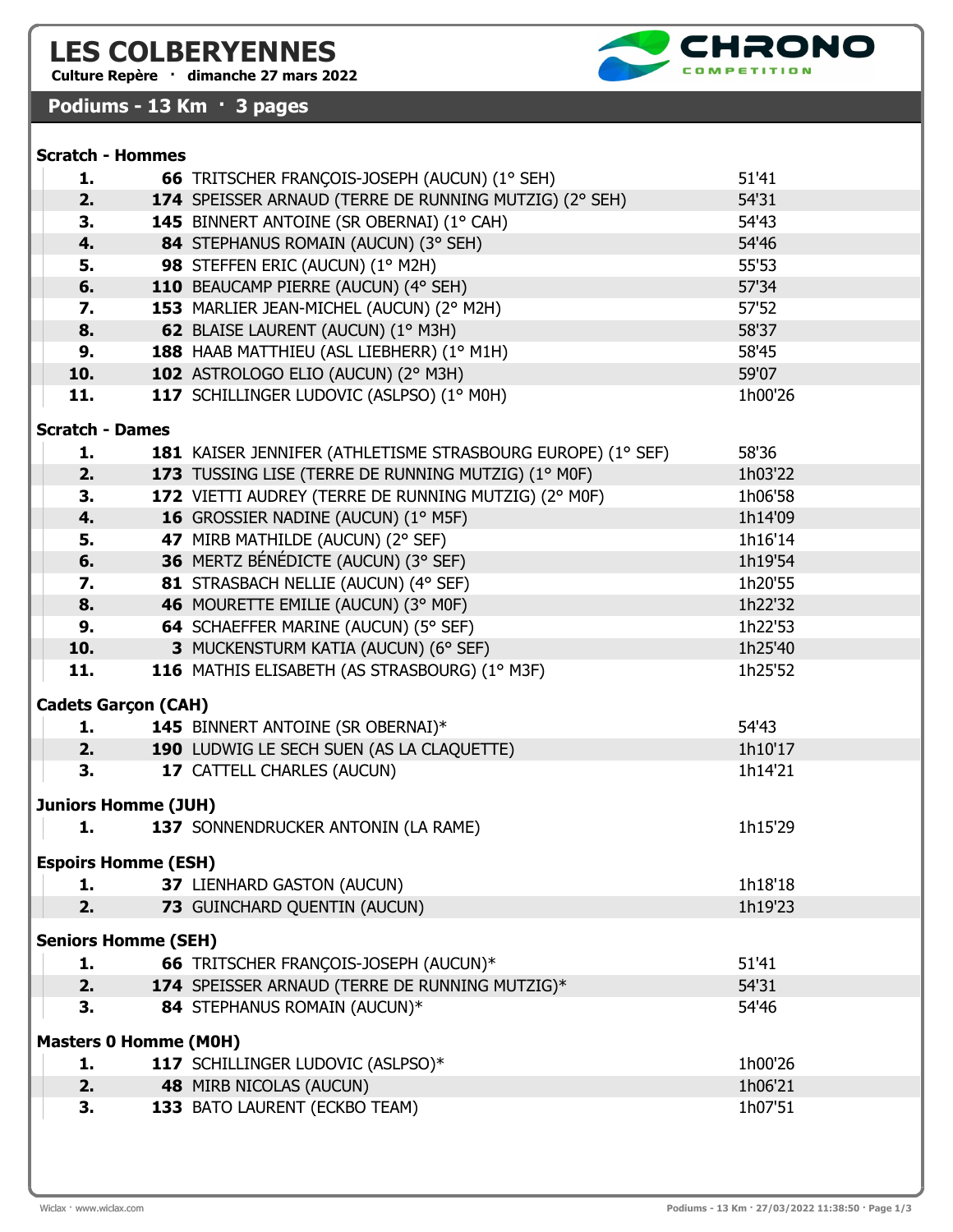| <b>Masters 1 Homme (M1H)</b>       |                                                         |         |  |
|------------------------------------|---------------------------------------------------------|---------|--|
| 1.                                 | 188 HAAB MATTHIEU (ASL LIEBHERR)*                       | 58'45   |  |
| 2.                                 | 182 BOCH THOMAS (S/L LES TRAILERS DE LA ROSE)           | 1h04'57 |  |
| 3.                                 | 152 MATHIEU JEROME (AUCUN)                              | 1h08'48 |  |
| <b>Masters 2 Homme (M2H)</b>       |                                                         |         |  |
| 1.                                 | 98 STEFFEN ERIC (AUCUN)*                                | 55'53   |  |
| 2.                                 | 153 MARLIER JEAN-MICHEL (AUCUN)*                        | 57'52   |  |
| 3.                                 | 171 FRIEDRICH CHRISTIAN (TEAM KABBLOC)                  | 1h00'46 |  |
|                                    |                                                         |         |  |
| <b>Masters 3 Homme (M3H)</b>       |                                                         |         |  |
| 1.                                 | 62 BLAISE LAURENT (AUCUN)*                              | 58'37   |  |
| 2.7 <sub>2</sub>                   | 102 ASTROLOGO ELIO (AUCUN)*                             | 59'07   |  |
| 3.                                 | 186 CORSI THIERRY (ASLPSO)                              | 1h11'02 |  |
| <b>Masters 4 Homme (M4H)</b>       |                                                         |         |  |
| 1.                                 | 112 BRAUN JEAN-MARC (A.S.L. LA ROBERTSAU)               | 1h07'44 |  |
| 2.                                 | 35 MERTZ PIERRE (AUCUN)                                 | 1h11'24 |  |
| 3.                                 | 134 HOFFMANN GÉRARD (EICHELTHAL)                        | 1h25'21 |  |
|                                    |                                                         |         |  |
| <b>Masters 5 Homme (M5H)</b><br>1. | 89 LOUX ROBERT (AUCUN)                                  | 1h10'43 |  |
| 2.                                 | 76 GODFROY JEAN-PHILIPPE (AUCUN)                        | 1h15'00 |  |
| 3.                                 | 90 FLICK JEAN (AUCUN)                                   | 1h26'36 |  |
|                                    |                                                         |         |  |
| <b>Masters 6 Homme (M6H)</b>       |                                                         |         |  |
| 1.                                 | 136 SCHMITT CLAUDE (FEG ATHLE)                          | 1h13'41 |  |
| 2.                                 | 105 BEHRENS JACKY (AUCUN)                               | 1h20'10 |  |
| 3.                                 | 13 LACAILLE GERARD (AUCUN)                              | 1h21'07 |  |
| <b>Masters 7 Homme (M7H)</b>       |                                                         |         |  |
| 1.                                 | 108 GENLOT ALAIN (AUCUN)                                | 1h17'32 |  |
|                                    |                                                         |         |  |
| <b>Masters 8 Homme (M8H)</b>       |                                                         |         |  |
| 1.                                 | 111 SCHMIDT CHRISTIAN (A.S.L. LA ROBERTSAU)             | 1h46'29 |  |
| <b>Juniors Femme (JUF)</b>         |                                                         |         |  |
| 1.                                 | 167 WACHENHEIM ANAIS (CAP DINSHEIM)                     | 1h28'17 |  |
|                                    |                                                         |         |  |
| <b>Seniors Femme (SEF)</b>         |                                                         |         |  |
| 1.                                 | 181 KAISER JENNIFER (ATHLETISME STRASBOURG EUROPE)*     | 58'36   |  |
| 2.                                 | 47 MIRB MATHILDE (AUCUN)*                               | 1h16'14 |  |
| 3.                                 | 36 MERTZ BÉNÉDICTE (AUCUN)*                             | 1h19'54 |  |
| <b>Masters 0 Femme (MOF)</b>       |                                                         |         |  |
| 1.                                 | 173 TUSSING LISE (TERRE DE RUNNING MUTZIG)*             | 1h03'22 |  |
| 2.                                 | 172 VIETTI AUDREY (TERRE DE RUNNING MUTZIG)*            | 1h06'58 |  |
| 3.                                 | 46 MOURETTE EMILIE (AUCUN)*                             | 1h22'32 |  |
|                                    |                                                         |         |  |
| <b>Masters 1 Femme (M1F)</b><br>1. | 164 WERLY ISABELLE (CAP DINSHEIM)                       | 1h25'54 |  |
| 2.                                 | 120 BLONDEL MARIE-HELENE (ATHLETISME STRASBOURG EUROPE) | 1h28'44 |  |
| 3.                                 | <b>30 FAQUE MARION (AUCUN)</b>                          | 1h31'18 |  |
|                                    |                                                         |         |  |